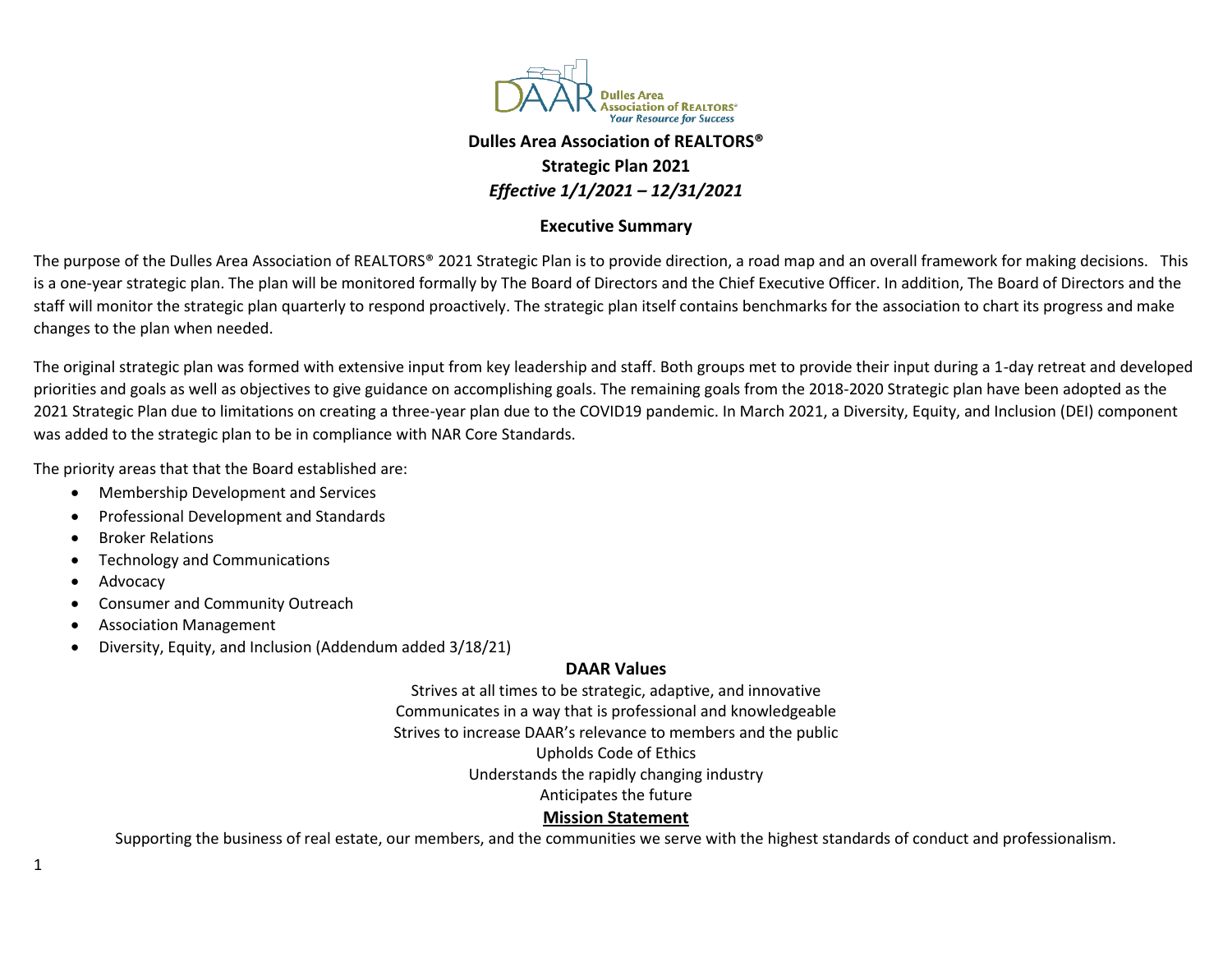| <b>MEMBERSHIP DEVELOPMENT AND SERVICES</b>                                                  |                                                                                                                                                            |                                                                                                                                                                                                  |  |
|---------------------------------------------------------------------------------------------|------------------------------------------------------------------------------------------------------------------------------------------------------------|--------------------------------------------------------------------------------------------------------------------------------------------------------------------------------------------------|--|
| DAAR members and non members recognize that membership is vital to their business.          |                                                                                                                                                            |                                                                                                                                                                                                  |  |
| <b>OBJECTIVE</b>                                                                            | <b>ACTION PLAN</b>                                                                                                                                         | <b>UPDATE</b>                                                                                                                                                                                    |  |
| Ensure every REALTOR® member<br>and non member understands the<br>value of DAAR membership. | Develop and sustain a print and online value<br>proposition campaign to include ideas such as a<br>proud-to-be DAAR member campaign materials.             | BOD in the process of implementing membership<br>recruitment and retention campaign assets<br>developed by consultant IMAGINE. Launch of<br>campaign began in Q4 2019.                           |  |
| Conduct an annual evaluation of<br>DAAR's competitive position.                             | Create a comparision document of neighboring<br>$\bullet$<br>association.<br>Present findings to develop recommendations<br>$\bullet$<br>for improvements. | A matrix detailing dues and benefits comparison<br>has been created. Following the implementation<br>of the membership recruitment and retention<br>campaign, recommendations will be developed. |  |

| #3 PROFESSIONAL DEVELOPMENT AND STANDARDS<br>DAAR strives to offer timely and relevant professional development opportunities to members to enhance professional standards and grow<br>their business. |                                                                                                                                    |                                                                                                                                                                                                                 |  |  |
|--------------------------------------------------------------------------------------------------------------------------------------------------------------------------------------------------------|------------------------------------------------------------------------------------------------------------------------------------|-----------------------------------------------------------------------------------------------------------------------------------------------------------------------------------------------------------------|--|--|
| <b>OBJECTIVE</b>                                                                                                                                                                                       | <b>ACTION PLAN</b>                                                                                                                 | <b>UPDATE</b>                                                                                                                                                                                                   |  |  |
| Design education to provide<br>REALTORS <sup>®</sup> with a connection<br>between being active in DAAR and<br>being a successful REALTOR®.                                                             | Consider development of a "core competency"<br>program potentially that would support NAR's<br>"Commitment to Excellence" program. | The BOD approved the Core Competencies Task<br>Group recommendations to identify<br>competencies in professional development and<br>beyond. A joint task group was created to<br>implement the recommendations. |  |  |

| <b>BROKER RELATIONS</b><br>DAAR brokers recognize that membership is vital to their business.                               |                                                                         |                                                                   |  |
|-----------------------------------------------------------------------------------------------------------------------------|-------------------------------------------------------------------------|-------------------------------------------------------------------|--|
| <b>OBJECTIVE</b>                                                                                                            | <b>ACTION PLAN</b>                                                      | <b>UPDATE</b>                                                     |  |
| Enhance relationships with small<br>brokerages in order to increase<br>involvement.                                         | Conduct outreach survey to determine specific<br>$\bullet$<br>needs.    | Work with Membership Development Committee<br>to create a survey. |  |
| Develop resources so that all<br>brokers work in cooperation with<br>DAAR to inform members of<br>resources and activities. | Review of resources of value during broker-only<br>$\bullet$<br>events. | Will request feedback via the broker survey.                      |  |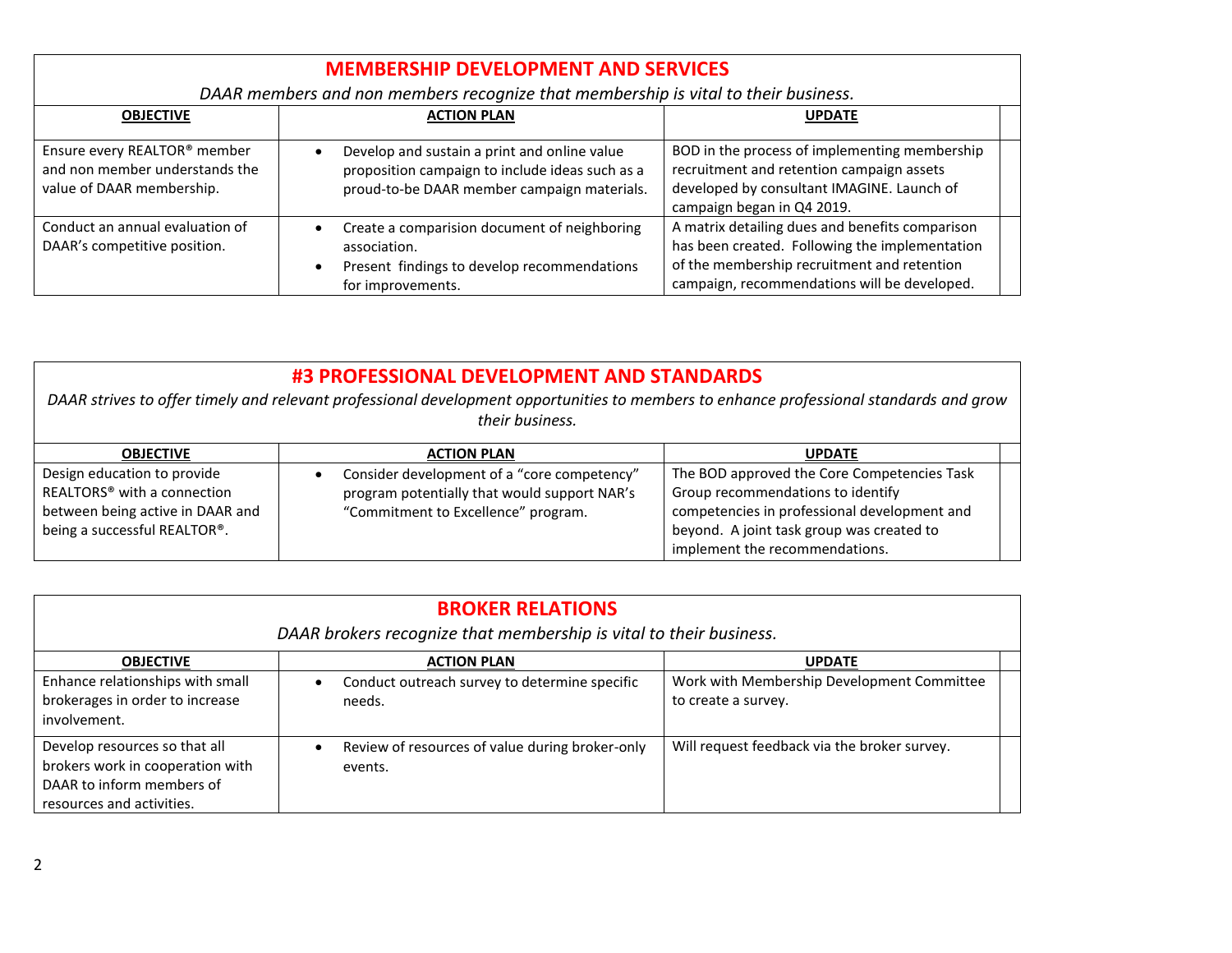|                                                                                                                                                      | <b>TECHNOLOGY AND COMMUNICATIONS</b>                                                                                                              |                                                                      |  |
|------------------------------------------------------------------------------------------------------------------------------------------------------|---------------------------------------------------------------------------------------------------------------------------------------------------|----------------------------------------------------------------------|--|
| DAAR works to strengthen the use of technology and communications with members and the community.                                                    |                                                                                                                                                   |                                                                      |  |
| <b>OBJECTIVE</b>                                                                                                                                     | <b>ACTION PLAN</b>                                                                                                                                | <b>UPDATE</b>                                                        |  |
| Continually evaluate<br>communication efforts with<br>members and explore new<br>platforms.                                                          | Track website analytics and improve<br>functionality and content accordingly.                                                                     | Will learn how to do this more effectively with<br>google analytics. |  |
| Research and implement creative<br>strategies to engage with members,<br>including the use of new and<br>emerging technologies and media<br>outlets. | Update/improve website platform every two<br>years.                                                                                               | Will plan to discuss in 2020.                                        |  |
| Deliver an annual report of the<br>association                                                                                                       | Create an annual report to disseminate to the<br>membership to highlight programs,<br>accomplishments and issues worked on<br>throughout the year | Under development by staff.                                          |  |

| <b>ADVOCACY</b><br>DAAR is recognized by members, legislators, the public and the media as the leading advocate for property rights and real estate issues in<br>Loudoun County. |                                                         |                                                                                   |  |
|----------------------------------------------------------------------------------------------------------------------------------------------------------------------------------|---------------------------------------------------------|-----------------------------------------------------------------------------------|--|
| <b>OBJECTIVE</b>                                                                                                                                                                 | <b>ACTION PLAN</b>                                      | <b>UPDATE</b>                                                                     |  |
| Be a leader in RPAC fundraising and<br>awareness.                                                                                                                                | Develop a recognition plan for all investors.           | Committee working on ways to recognize<br>members beyond NAR recognition program. |  |
| Support property rights, housing<br>and the business interests of the<br>membership by strengthening<br>advocacy efforts.                                                        | Create a reusable "WIN" document annually.<br>$\bullet$ | Framework for document to be discussed by the<br>GPAC.                            |  |

| <b>CONSUMER AND COMMUNITY OUTREACH</b>                                                                                                             |                                                                                                                |                                                                                                                         |  |
|----------------------------------------------------------------------------------------------------------------------------------------------------|----------------------------------------------------------------------------------------------------------------|-------------------------------------------------------------------------------------------------------------------------|--|
| DAAR serves as the "Voice of Real Estate" in Loudoun County, promotes the REALTOR® image in the community and invests in the community through its |                                                                                                                |                                                                                                                         |  |
| involvement and charity.                                                                                                                           |                                                                                                                |                                                                                                                         |  |
| <b>OBJECTIVE</b>                                                                                                                                   | <b>ACTION PLAN</b>                                                                                             | <b>STATUS</b>                                                                                                           |  |
| Promote the value proposition of<br>using a REALTOR <sup>®</sup> and the<br>importance of transactional<br>representation.                         | Create and include REALTOR® Value ad in<br>$\bullet$<br>Loudoun Times Mirror publications and social<br>media. | The MDC will determine how to incorporate the<br>new NAR "That's Who we R" campaign materials<br>into the local market. |  |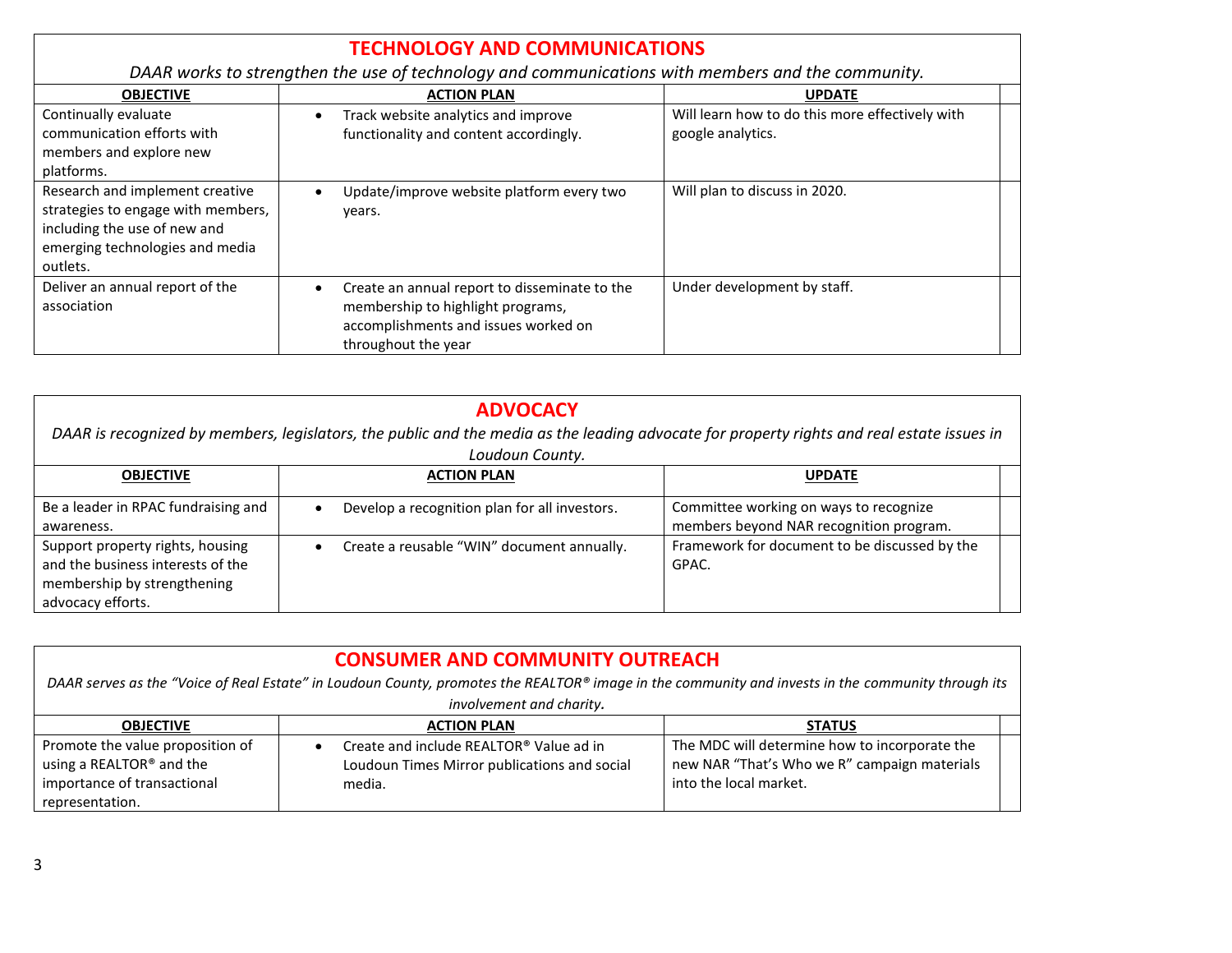| Continue to develop long-term,<br>multi-year relationships with non               | Create a matrix of non profits DAAR has worked<br>with and supported in the past to track history                          | CSC is working on the matrix.                                  |  |
|-----------------------------------------------------------------------------------|----------------------------------------------------------------------------------------------------------------------------|----------------------------------------------------------------|--|
| profit organizations focused on<br>improving quality of life in our<br>community. | and consideration of future efforts.<br>Determine best way to develop long-term<br>relationships via the Community Service | CSC will develop a framework and work plan for<br>this effort. |  |
|                                                                                   | Committee.                                                                                                                 |                                                                |  |

| <b>ASSOCIATION MANAGEMENT</b>                                                                                                  |                                             |               |  |
|--------------------------------------------------------------------------------------------------------------------------------|---------------------------------------------|---------------|--|
| DAAR has a governance and administrative structure that provides for efficiency and flexibility while striving for operational |                                             |               |  |
| excellence.                                                                                                                    |                                             |               |  |
| <b>OBJECTIVE</b>                                                                                                               | <b>ACTION PLAN</b>                          | <b>UPDATE</b> |  |
| Consider expansion opportunities                                                                                               | Form a BOD work group to explore this idea. |               |  |
| in Western Loudoun County.                                                                                                     |                                             |               |  |